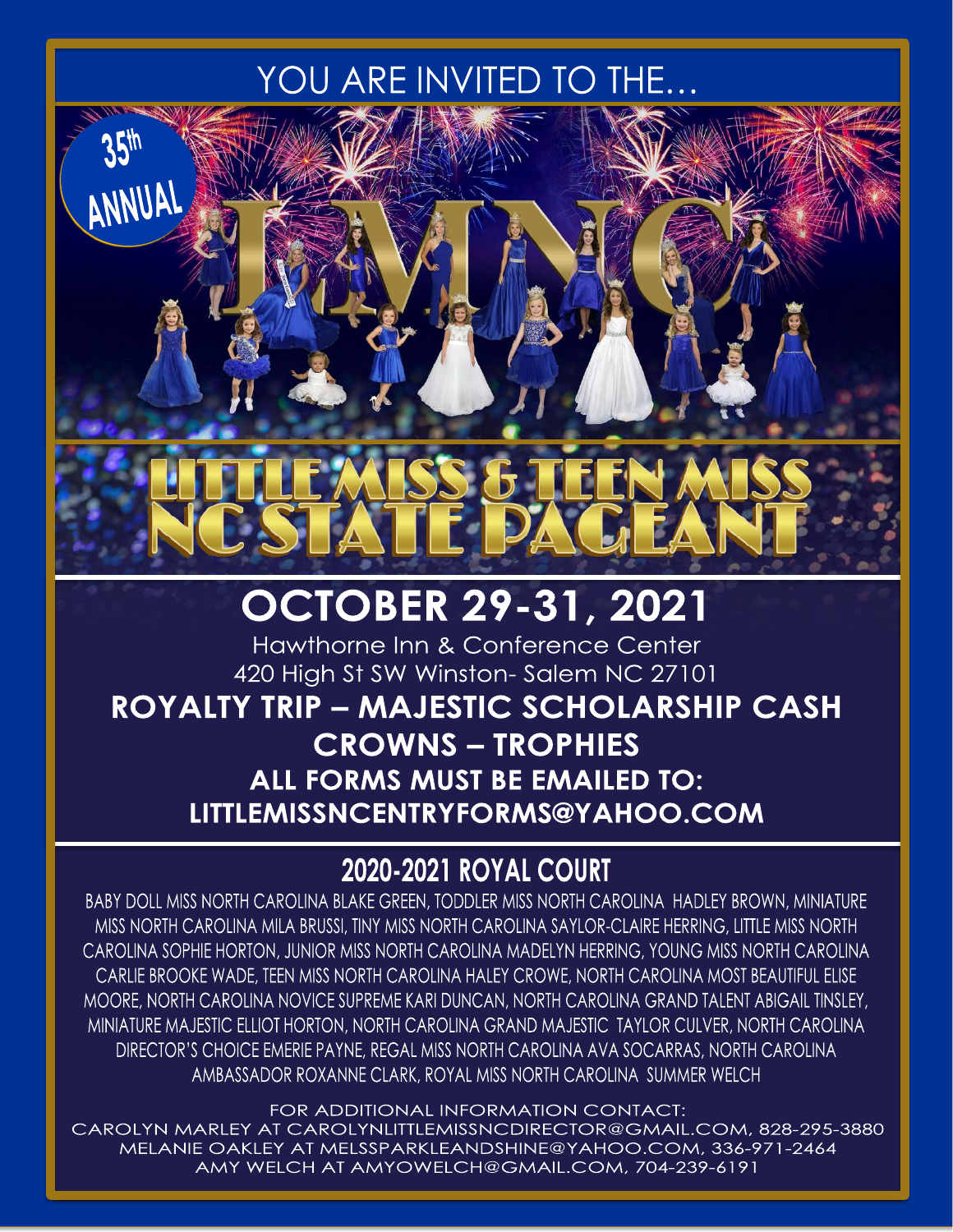# **PRIZE LIST**

## **\*\*Royalty Trip, Majestic Cash Scholarships plus Custom Crowns, Banners, Trophies & Robes\***

### **North Carolina Grand Majestic**

**Ages 7 – 19 Years**

#### **Will Receive \*\*Royalty Trip, \$1,000 Cash Scholarship -**

**Official Little Miss & Teen Miss North Carolina State Majestic Crown & Robe\* - Large Designer Trophy - Monogrammed, Rhinestone Trimmed Banner, and will reign on the Royal Court for one year!** Must compete in all REQUIRED Phases of Competition: Beauty, Outfit of Choice, On-Stage Question, Photogenic, Age Division Most Beautiful, Best Model and Best Wardrobe.

#### **North Carolina Miniature Majestic**

**Ages Birth - 6 Years**

**Will Receive \*\* Royalty Trip, \$500 Cash Scholarship -Official Little Miss & Teen Miss North Carolina State Majestic Crown & Robe\* - Large Designer Trophy - Monogrammed, Rhinestone Trimmed Banner, and** 

#### **will reign on the Royal Court for one year!**

Must compete in all REQUIRED Phases of Competition: Beauty, Outfit of Choice, Up Close Appraisal, Photogenic, Age Division Most Beautiful, Best Personality and Best Wardrobe.

#### **Age Division Title Winners**

**Each Age Division Title Winner will receive \*\* Royalty Trip, - Official Little Miss & Teen Miss State Crown and Robe\* - Large Designer Trophy - Monogrammed, Rhinestone Trimmed Banner, and will reign on the Royal Court for one year!**

#### **Age Division: 0 - 6 Years:**

**Scores from Beauty, Outfit of Choice and Close-Up Appraisal will be added to determine the winners and four runner-ups for the State titles.**

#### **Age Division: 7 - 19 Years:**

**Scores from Beauty, Outfit of Choice, On-Stage Questions will be added to determine the winners and four runner-ups for the State titles.**

**Novice Supreme: Open to all contestants. Novice is pulled AFTER all other awards: Grand Majestic, Miniature Majestic, Age Division Titles, Talent, Most Beautiful and Novice Supreme. Novice Supreme will receive \*\* Royalty Trip, Official State Crown & Banner and will reign on the Royal court.** 

**OVER-ALL Most Beautiful: Open to all ages. The winner will be the contestant with the highest facial beauty scores from all those that have entered this.** *This is a separate event from the Age Division Most Beautiful.* **Winner will receive \*\* Royalty Trip, Official State Crown and Banner and will reign on the Royal Court for one year!**

#### **Over-All Talent Winner**

**Open To ALL Ages** 

**Over-All Talent is selected from ALL AGE DIVISIONS, and is awarded to the contestant with the highest scores in Talent. Over-All Talent Winner will receive \*\* Royalty Trip, Official State Crown and Banner and will reign on the Royal Court for one year!** *(with 15 entries)*

**Winners will be pulled in the following order: Grand Majestic, Miniature Majestic, Age Division Titles, Talent, Most Beautiful and Novice Supreme.**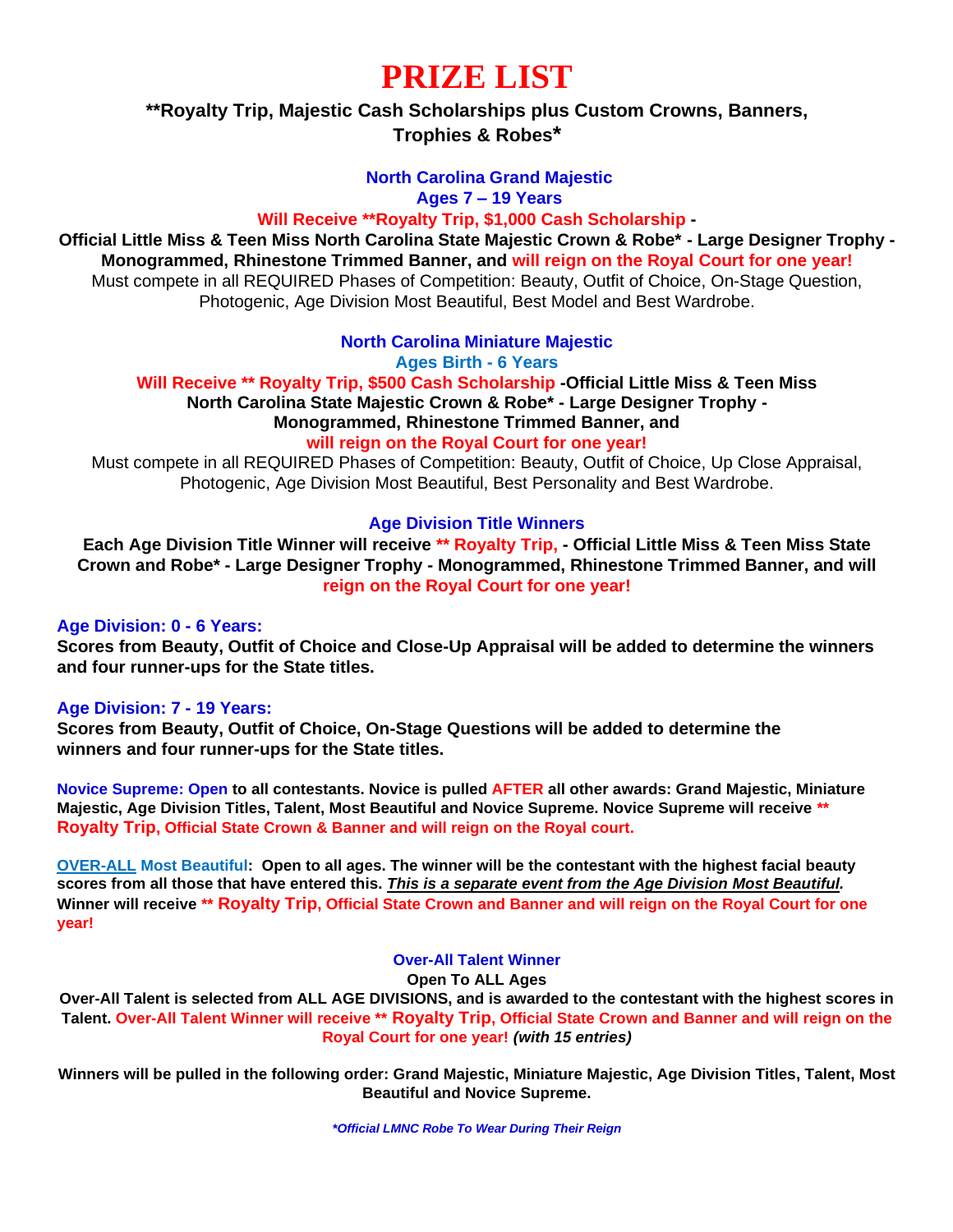# **AGE DIVISIONS**

**Baby Doll Miss: 0-18 Months Toddler Miss: 19-35 Months Miniature Miss: 3-4 Years Tiny Miss: 5-6 Years**

**Little Miss: 7-9 Years Junior Miss: 10-12 Years Young Miss: 13-15 Years Teen Miss: 16-19 Years**

*\*Age Group Determined by Age as of August 1st of the pageant year you are competing in.*

*\*Baby Doll Miss, Toddler Miss and Miniature Miss may be accompanied on stage if needed.* 

## **Required Competitions for Age Division Titles**

*\*NO PRO AM MODELING. 25 POINT DEDUCTION FOR PRO AM MODELING.*

**BEAUTY: (All Age Divisions) For ages 0-6 years we suggest a short glitz dress. For contestants in our Little Miss Divisions (7-9 Years) short or long glitz dresses are acceptable. For ages 10-19 - long glitz dresses are required.**

**BEAUTY MODELING WILL BE FRONT "T". We want smooth, regal "Miss America style" modeling.**

**OUTFIT OF CHOICE: (All age divisions) This may be swimwear, casual wear, western wear or any other theme wear of your choice. This is your time to shine and have fun! Up beat music will be provided. YOU MAY ENTER ONE ADDITIONAL OUTFIT OF CHOICE - \$50**

**CLOSE UP APPRAISAL: (0-6 Years ONLY!) - Contestants 0-6 years of age will compete in Close up Appraisal. At the complete of beauty the contestants in each age division in ages 0-6 will come down to the floor they will line up in a collective line up in front of the judges for close up appraisal.**

**ON-STAGE QUESTION: Ages 7-19 Years ONLY!) - Onstage Question will be held during the Beauty competition. Contestants ages 7-19 will enter the stage they will be asked 1 question on stage. After completion of the question they will model their Beauty dress.**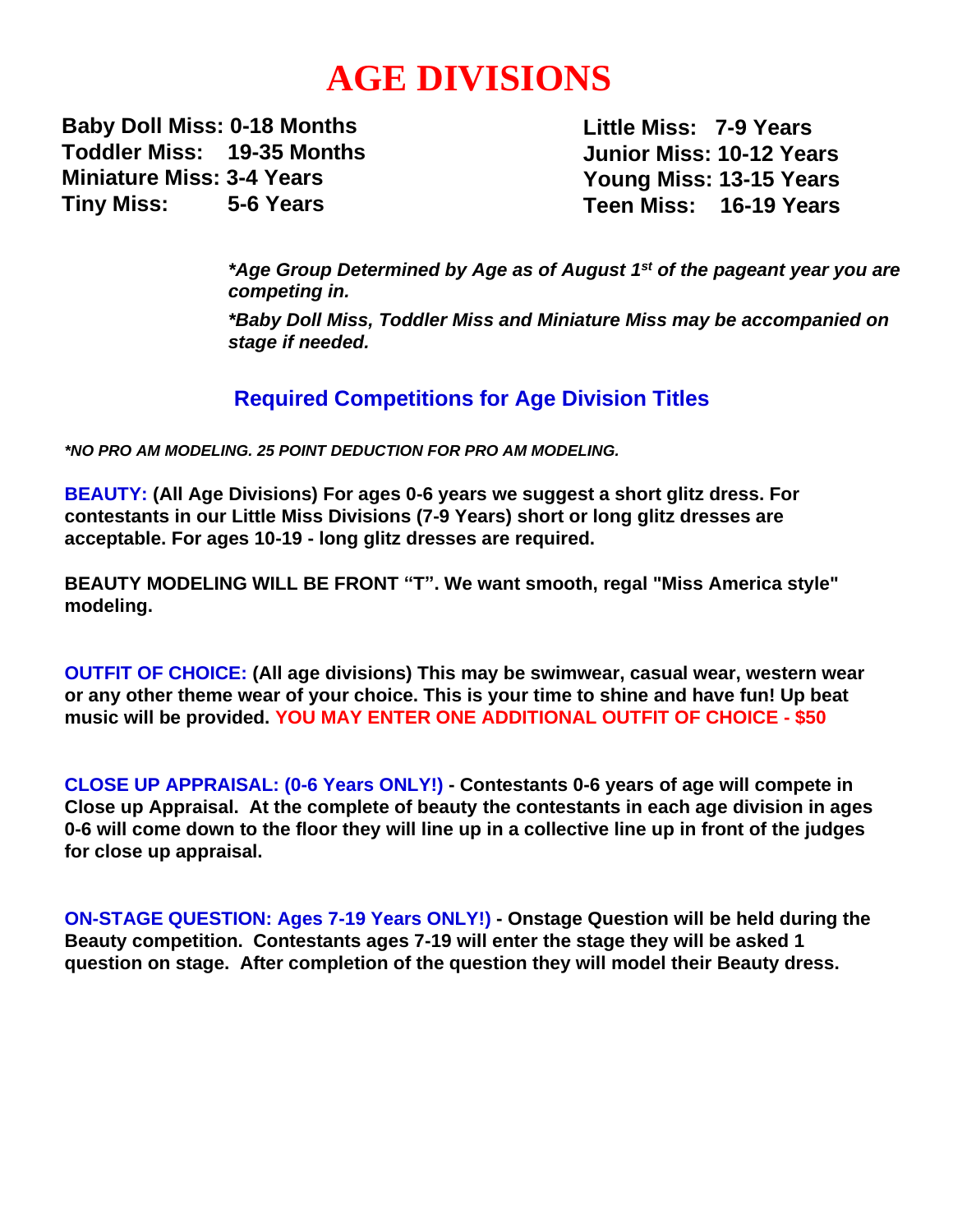# **OPTIONAL COMPETITIONS**

**AGE DIVISON MOST BEAUTIFUL - (Required for Majestic Titles)** This is a facial beauty award only. Scores will be taken from the "Facial Beauty" section in Beauty competition.

**BEST PERSONALITY (0-6 Years ONLY!) Required for Mini Majestic:** Scores will be taken from the "Personality" section in Beauty and Outfit of Choice.

**BEST MODEL (7-19 Years ONLY!) - Required for Majestic Title:** Scores will be taken from the "Modeling" section in Beauty and Outfit of Choice.

**BEST WARDROBE - All Ages, Required for Majestic Titles:** Scores will be taken from the "Attire" section in Beauty and Outfit of Choice for ages 0-6 years. Scores will be taken from the "Attire" section in Beauty, Private Interview and Outfit of Choice for ages 7-19 years.

**PHOTOGENIC - All Ages, Required for Majestic Titles: You are encouraged to enter more than one photo. Your top photo will be used to calculate your score for the majestic title. You may enter** Natural photos, lightly retouched photos or Glitz photos. Photos should be headshots. You may enter as many photos as you would like. One photo is calculated into your package price. Each additional photo will be \$25. Photos must be submitted emailed in advance!! Please email photos to **LMNCphotos@yahoo.com.** NO exceptions. Photos must be submitted by October 15, 2021. Please put in the subject line contestants name, age and age division.

**TALENT - (OPEN TO ALL AGES)** Talent presentation must be three minutes or less. Music must be on a quality CD. No other recording should be on the CD. (NO VOCAL ACCOMPANIEMENT ALLOWED FOR VOCALISTS. CD's MUST BE SUBMITTED AT REGISTRATION. NO EXCEPTIONS! Always bring a second CD for practice and as a back up if needed. Mark your CD with the title of the music, contestant name and age division. Contestants must rehearse talent routines and perform talent presentations in their numerical order. Each contestant is allowed only one talent rehearsal per talent entered. Only mats for gymnasts and props CARRIED ON AND OFF THE STAGE BY CONTESTANT will be permitted. **YOU MAY ENTER ADDITIONAL TALENTS - \$50 EACH for max of 2 entries**

**OVER-ALL Most Beautiful & Novice Supreme are included in the Age Division and Majestic packages.**  Winner will Receive: **Official Little Miss & Teen Miss North Carolina State Majestic Crown & Robe\* - Monogrammed, Rhinestone Trimmed Banner, Royalty Trip and will reign on the Royal Court for 1 yr.**

**MOTHERS COMPETITION:** Open to all competing contestant's Mothers... and OUR REIGNING QUEENS MOTHERS! Bringing this back from our Cover Miss days - always loved this event, and so happy to add it to this year's pageant! Formal gown or cocktail dresses please. WILL NOT REIGN ON COURT.

**GRANDMOTHERS COMPETITION:** Again, a favorite part from Cover Miss days - Open to all competing contestant's Grandmothers and OUR REIGNING QUEENS GRANDMOTHERS! Formal gown or cocktail dresses please. WILL NOT REIGN ON COURT.

#### **State Optional Competition Winners**

EVERY CONTESTANT will receive a Little Miss & Teen Miss North Carolina designer plaque. There will be a winner per age division in each of the optional competition categories. Winners, first and second runner- up will be recognized with an engraved plate to go on the plaque.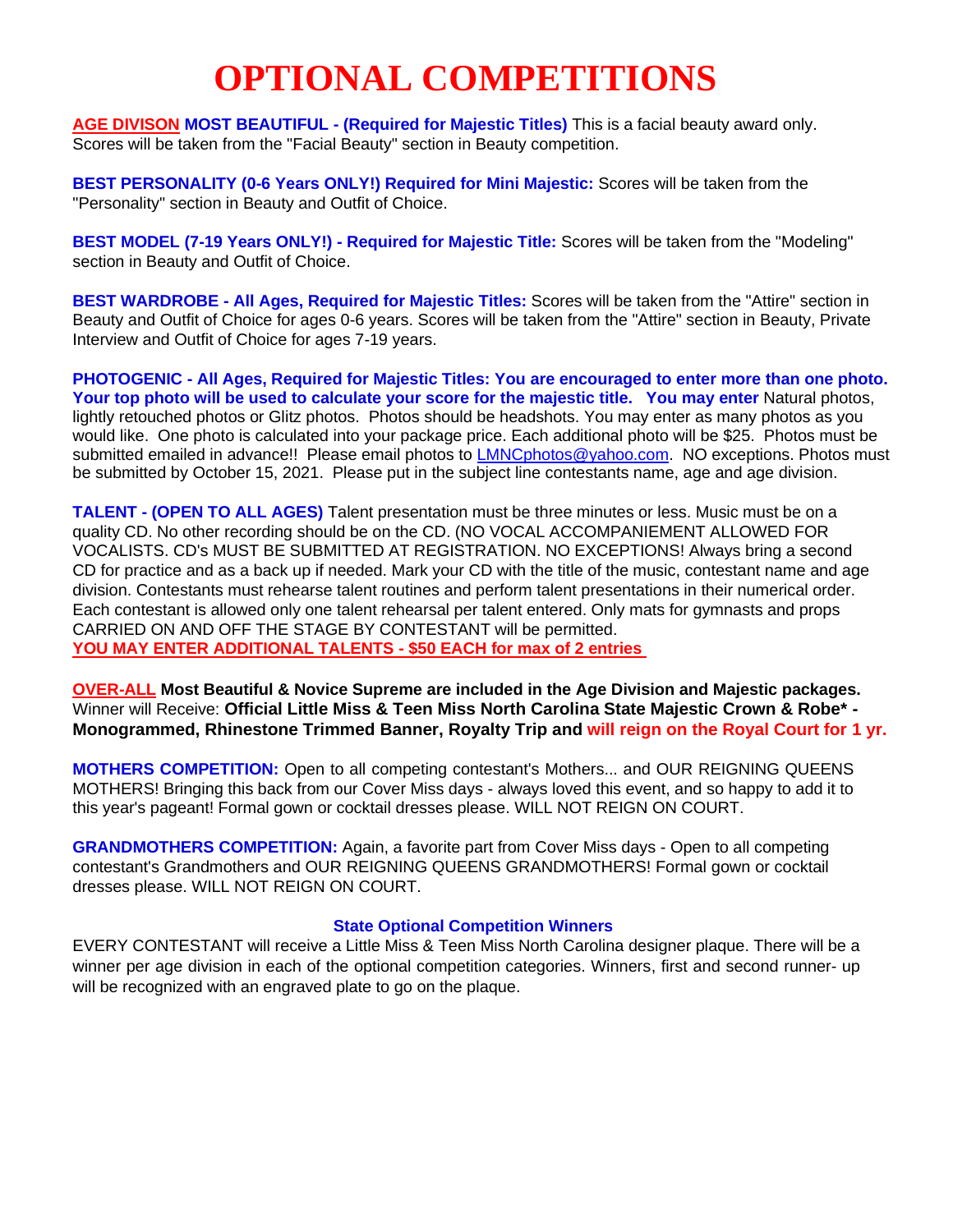# **AWARD REQUIREMENTS**

**Age Division Title Winners:** 0-6 Years - State Titles will be awarded to the highest scores in Beauty, Outfit of Choice, and Close-Up Appraisal.

For age divisions 7-19 Years: the highest combined scores in Beauty, On-Stage Question, Private Interview, and Outfit of Choice will be added to determine the winners and runner-ups in each age division.

**Miniature Majestic: (0-6 Years ONLY!)** The Miniature Majestic winner will come from the combined scores in Beauty, Outfit of Choice, Close-Up Appraisal, Age Division Most Beautiful, Best Personality, Best Wardrobe, and Photogenic.

**Grand Majestic: (7-19 Years ONLY!)** The Grand Majestic Winner will be awarded to the Contestant with the highest combined scores in all eligible areas of competition: Beauty, Outfit of Choice, On-Stage Question, Age Division Most Beautiful, Best Model, Best Wardrobe and Photogenic.

Runner-Up in each age division will receive a designertrophy. NO CHILD WILL GO HOME EMPTY HANDED!

**Over-All Talent Winner: (All Ages)** The Over-All Talent winner will be awarded to the contestant with the highest score from all age divisions. There will be one (1) overall talent winner awarded PLUS a winner and 2 runner-ups in EACH age division. OVER-ALL TALENT WINNER WILL RECEIVE \*\*ROYALTY TRIP, OFFICIAL STATE CROWN, BANNER AND WILL REIGN ON THE ROYAL COURT (with 15 entries)

**Souvenir Gifts:** Each contestant should bring 65 small, inexpensive gifts. These can be pencils, candy, homemade items (be creative), etc. All gifts should have the contestant's name, age division and hometown. This is a wonderful way for each girl to take home special memories of friends she has made at the pageant. Should the number of gifts change, you will be notified. Please bring six (6) nice gifts for reigning queens. Again, please label with contestant's name, age division & hometown. Bring your gifts with you to Registration. **Gift bags will be given out at a designated time TBA.**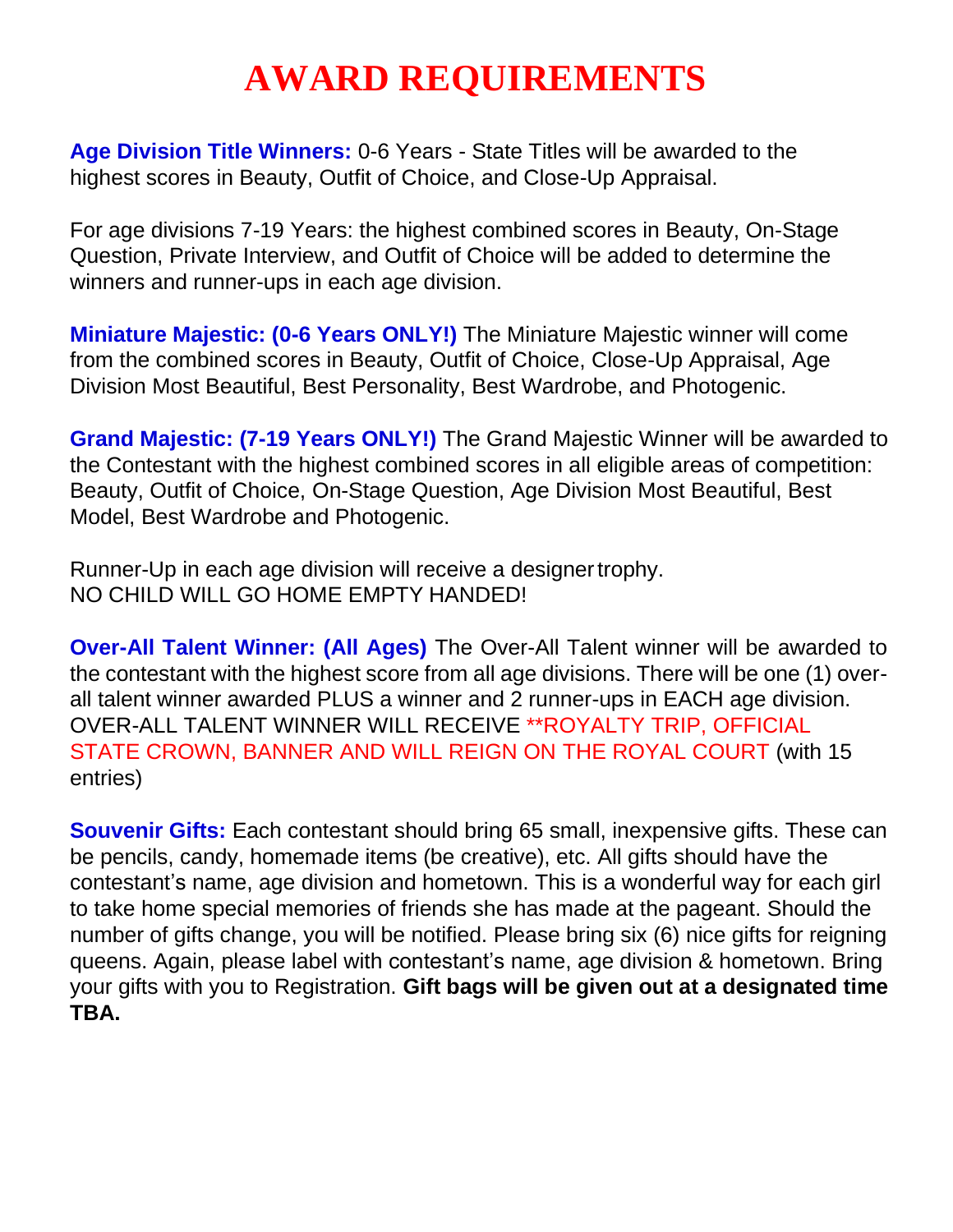# **RULES & REGULATIONS**

- $\Box$  Judge's decisions are final and undisputed.
- $\Box$  Poor sportsmanship by contestant, their family or friends, will not be tolerated and could result in disqualification with no refund.
- $\Box$  Contestants and parents are not permitted to approach the judges at any time.
- $\Box$  All contestants must be on time for all scheduled events and rehearsals.
- $\Box$  Information on who is competing and how many are competing will NOT be disclosed.
- $\Box$  Contestant numbers should be worn by contestants at all times after registration.
- $\Box$  Miniature Majestic and Grand Majestic scholarship awards to be received at the completion of the royalties' reign. \*
- $\Box$  If less than 5 contestants age divisions may be combined.
- $\Box$  We reserve the right to prorate scholarship amounts based on the number of paid entries received.  $*$
- $\Box$  Line-up in each age division is determined by the postmark date on your entry and deposit. First in -Last out in line-up.
- $\Box$  The LMNC State Titles carry a great responsibility and must take priority over all other titles. You may not compete, or obtain another title, after being crowned a LMNC State Queen without prior approval from the State Director. Reigning state queens may NOT compete in any pageant, which carries a binding title. This also includes preliminaries if the titles are also binding until completion of their reign.
- $\Box$  State Queens mandatory requirements are: Two State Parades. One being the Raleigh Christmas Parade, each State Queen and her mother will help with a LMNC preliminary pageant, and State Queens must return the following year to crown their successors and assist the entire weekend of the State Pageant. A 16"x20" professional crowning portrait and traditional scrapbook showing their appearances during their reign must be displayed at the State pageant by each queen. State queens will have mandatory requirements such as parades, Christmas party and other events.
- $\Box$  State winners may be required to provide an approved official spring and/ or winter outfit for appearances. They will be required to provide an official wind suit and one set of magnetic automobile signs & holder. These will be ordered as a group by LMNC staff.
- $\Box$  We will continue our long-standing practice of using a highly qualified panel of judges.
- $\Box$  Please return your contestant number immediately following the coronation ceremony at the Registration table to pick up photogenic pictures and Talent CD's. We cannot be responsible for returning those that are not claimed.
- $\Box$  Please reserve your congratulatory gifts and flowers for newly crowned Queens until after pictures have been taken. No one will be permitted to approach the stage during the victory walks.
- $\Box$  Everyone must have a ticket (wrist band); this includes hairdressers, make-up artist, pageant coaches, etc. THESE WILL BE CHECKED.

Scores for runners up and finalists will be mailed up on a receipt of a 6x9 or larger self-addressed stamped envelope. It must include \$1.00 postage on the envelope. It MUST be turned in at Registration. No others will be accepted after this time.

Contestants must adhere to all deadlines on the enclosed entry forms. NO exceptions**.** We will not place you in line-up until your completed entry form & deposit are received. You may use PayPal for your Deposits. PLEASE ADD 5% TO ALL DIRECT PAYPAL PAYMENTS and all Credit Card Payments. Checks, Cashier's Checks and Money Orders are preferred. You will receive a confirmation email with events entered and your balance or paid in full information.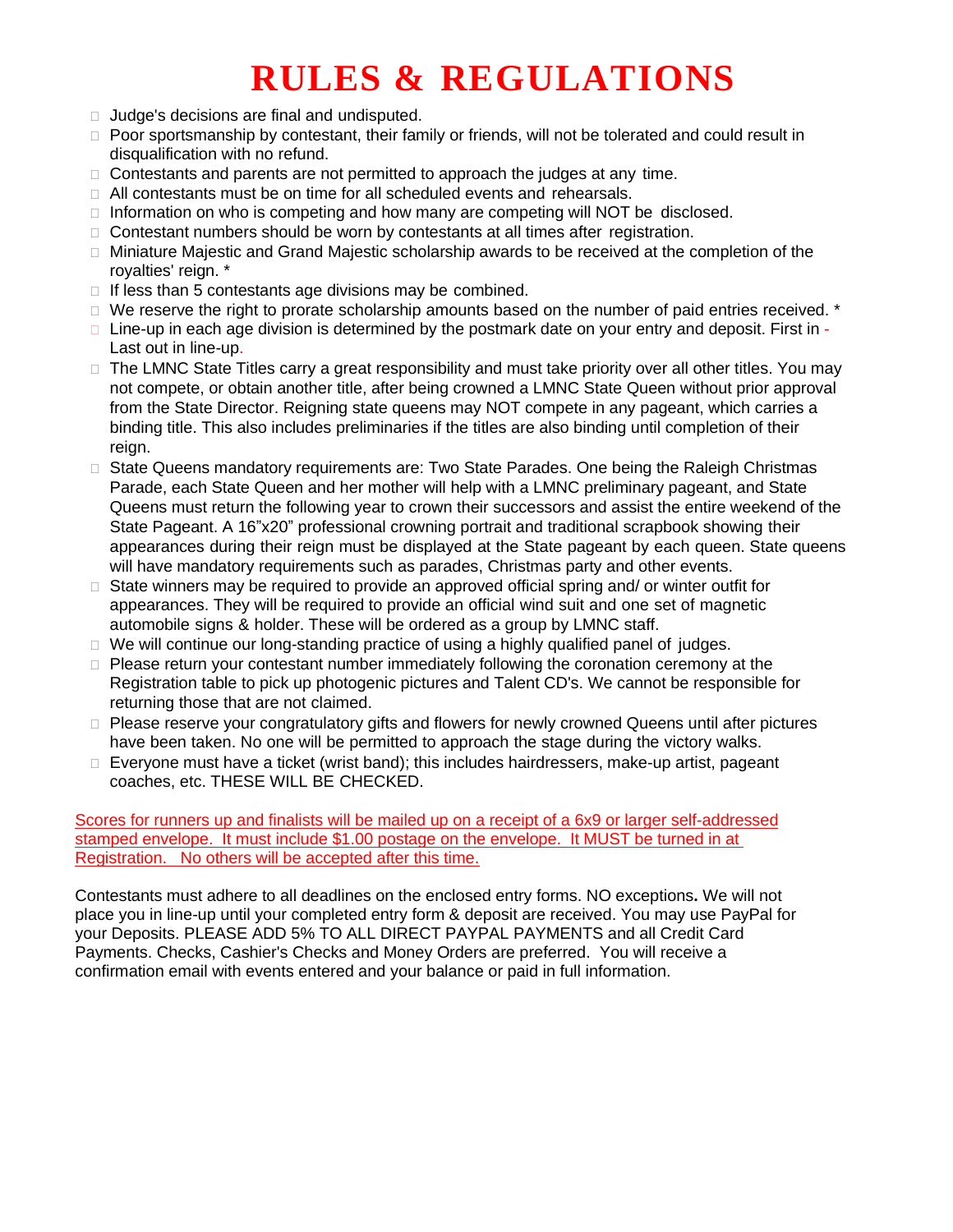ALL FEES MUST BE PAID FOR IN ADVANCE. FEES MUST BE PAID BY 10/15/2021 NO EXCEPTIONS! Again this is to comply with social distancing and to have a more contactless registration. PLEASE Request to join our Little Miss and Teen Miss North Carolina face book page where details will be announced. Orientation will be held virtual and content listed on our face book page.

For Registration you will be given a time to pick up your packet. Your packet will include armbands, contestant number, program book and schedule. There will also be a collection site to drop off CDs. Please adhere to your Registration time to prevent long lines.

We will continue to have our cost saving packages. Due to the impact and financial hardships Covid 19 has caused, we have drastically reduced cost and bundled events to create new packages. This is a huge cost savings to all contestants.

**AGE DIVISION PACKAGE: Cost \$400 This is includes beauty, (1) outfit of choice, up close appraisal or private depending age, your entry for the Overall Most Beautiful Title, program book, program book photo and (1) chaperone badge. This gives you 2 chances to win a state title on the State court. This is a discount of \$200. If you have won fees off from a preliminary or photo contest you may deduct the highest award winnings. Winnings may not be combined.** 

**0-6 MINI MAJESTIC PACKAGE: Cost \$700 This includes beauty, (1) Outfit of choice, up close appraisal, Age division most beautiful, best ward robe, (1) photogenic photo, best personality and your entries for the Overall Most Beautiful Title as well as entry for the Novice Supreme Title, program book, program book photo and (1) chaperone badge. This is a huge savings and it will give you 4 chances to win a state title.** 

**7-19 Grand Majestic Package: Cost \$700 This includes beauty, (1) Outfit of choice, Private Interview, Age division most beautiful, best ward robe, (1) photogenic photo, best model and your entries for the Overall Most Beautiful Title as well as entry for the Novice Supreme Title, program book, Program book photo, and (1) chaperone badge. This is a huge savings and it will give you 4 chances to win a state title.** 

**For age division and majestic contestants you may enter up to a maximum of 2 talent entries. Each talent entry is \$50 each. The highest score from ALL talent entries from the entire pageant will be awarded the Overall Grand Talent Title and will reign on the court.**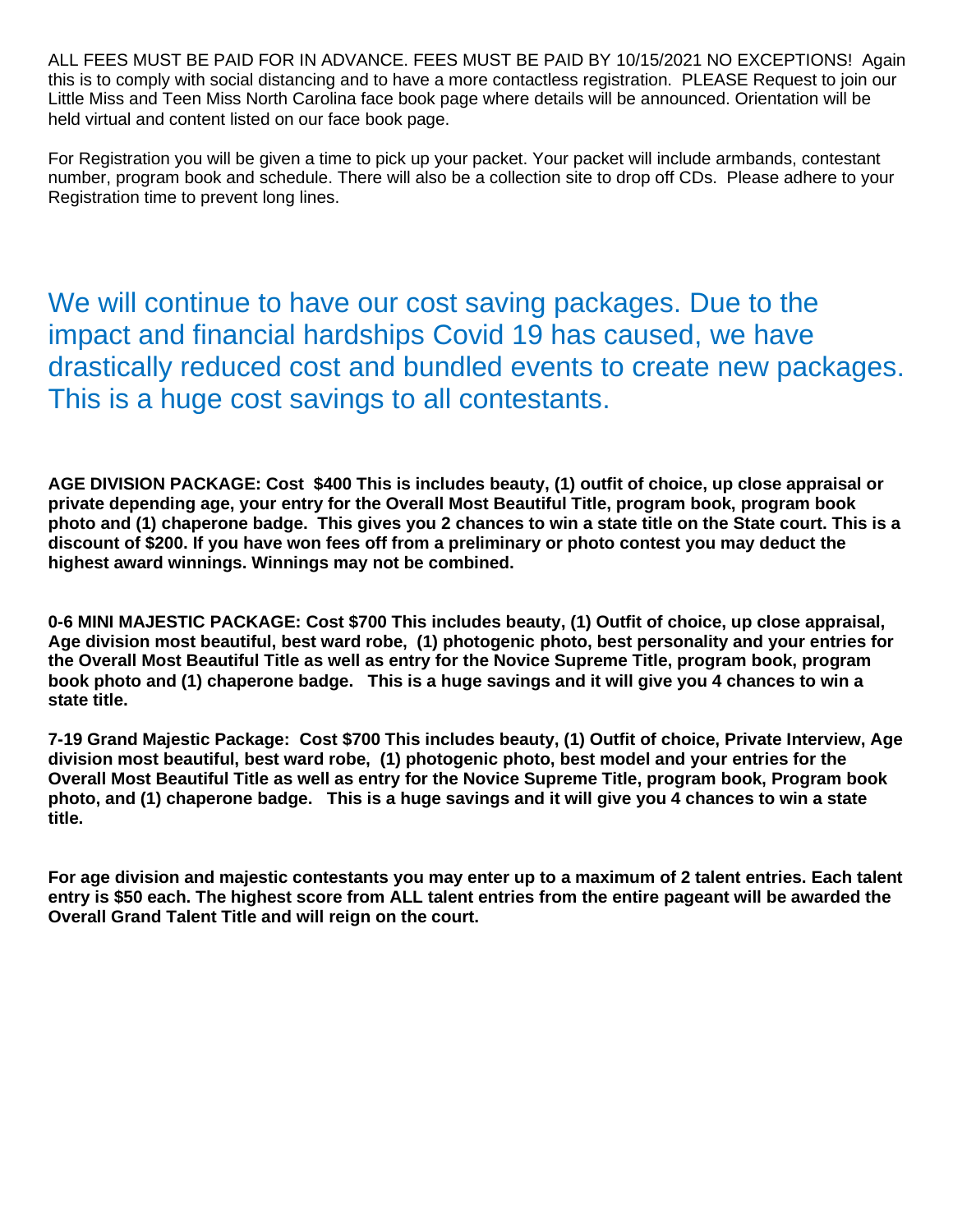## TICKET INFORMATION

**ALL EVENT Package (best value)** 

**Adults \$30 Children 3-12 Years \$15**  Children 2 and under Free

**Thursday – October 28th** Early Registration

 **Friday – October 29th** Welcome, Orientation & Princess Party Adults \$10, Children 3-12 Years \$5

**Saturday – October 30th** Outfit of Choice, Beauty, Talent Adults \$15, Children 3-12 Years - \$10

**Sunday, October 31st** Crowning and Coronation Adults \$15, Children 3-12 years \$10

ALL EVENT PACKAGES may be ordered in advance & will be included in Contestant's Registration Packet. Doors open 30 minutes before each event. Each contestant will receive one chaperone an ALL EVENT wristband in her Registration Packet. ALL others are required to purchase tickets ... This includes hairdressers, make-up artists, pageant coaches, etc.

## EXCITING NEWS FOR 2021!

## **Little Miss & Teen Miss North Carolina Royalty Trip Date to TBA!**

ELIGIBLE winners will receive \$300.00 PAID toward their Little Miss & Teen Miss Queens North Carolina State Royalty Trip. Details will be provided to eligible winners at the mandatory meeting following crowning.



## ACCOMODATIONS

Our pageant will be held at the Hawthorne Inn and Conference Center. Our group Room rate will be \$89. This is a great rate!!! Please give our group code of Little Miss North Carolina. Please call 336- 777-3000 to make your reservations. The group block ends on September 27, 2021. The rate will go up after this date, so book your rooms now. The rate will include a hot breakfast. There is a pool and restaurant on site.

The address to the facility is 420 High St SW Winston- Salem NC 27101.

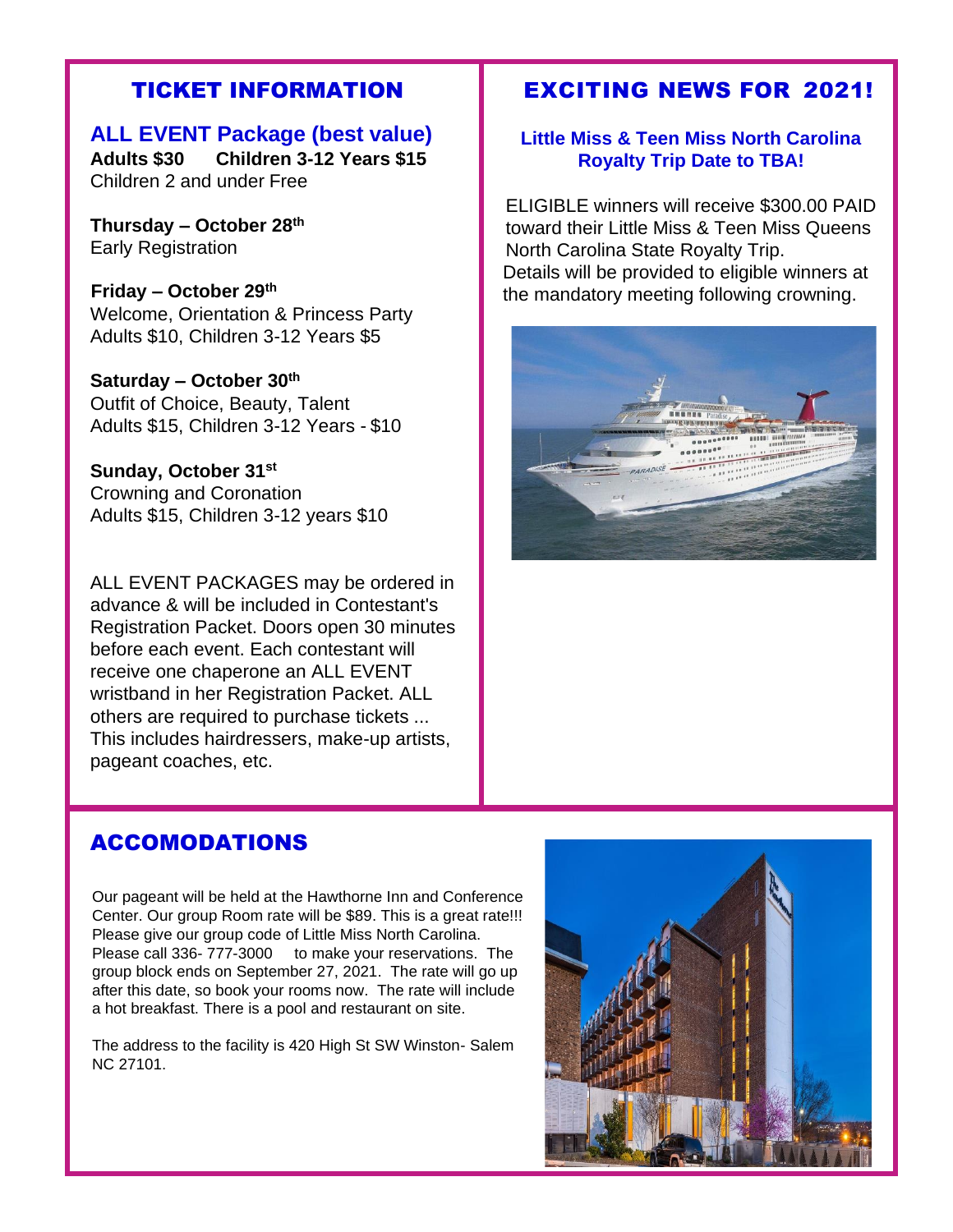

Friends and family vote our 2021 LMNC People's Choice Award on. Votes are \$1.00 each, and may be sold in advance of the pageant. Boxes (may be a shoe box - but smaller would be better) will be turned in at registration and will be placed in the lobby.

Every contestant is to bring a sealed box so it cannot be opened and have a 1/2" by 2" slit cut in the top so votes can be dropped in.

## *Be creative - show off your personality*.

Make sure that your name, age division and picture are included in your box decorations.

The contestant with the most votes will be crowned our People's Choice Queen, and will receive Royalty Trip, Gorgeous Crown, Monogrammed Sash and will Reign on the Royal Court (\$800.00 minimum collected) \*\*\*

Our People's Choice Queen will be crowned Sunday morning during Coronation.

The People's Choice Title is awarded entirely on votes.

This is the only title that may be double crowned.

# Enter the 2021

Little Miss & Teen Miss North Carolina State Pageant

# **FREE!**

PLUS receive... **Gorgeous Full Round Crown Your Photo in Full COLOR on the inside cover of our Official 2020 State Program Book**

# **ALL FEES PAID FOR THE STATE PAGEANT!**

Sell 6 full pages of ads and receive your entry fee paid in full!

Sell 8 pages or more & be qualified to win ALL of the awards listed above it you are the top Ad Sales Queen!

Ad sales are encouraged, but NOT mandatory. For each full page sold the contestant will receive a \$75 credit toward their total pageant entry fee. Ads may be sold in full, half or quarter page increments. However, credit toward entry fees will only be given for each full page sold. A photograph of the contestant will be featured only on full-page ads. The ABSOLUTE deadline to receive all advertising is **October 5, 2021**

# **AD PAGE PRICES**

**Full Page: \$100 Half Page: \$50 Quarter Page: \$25**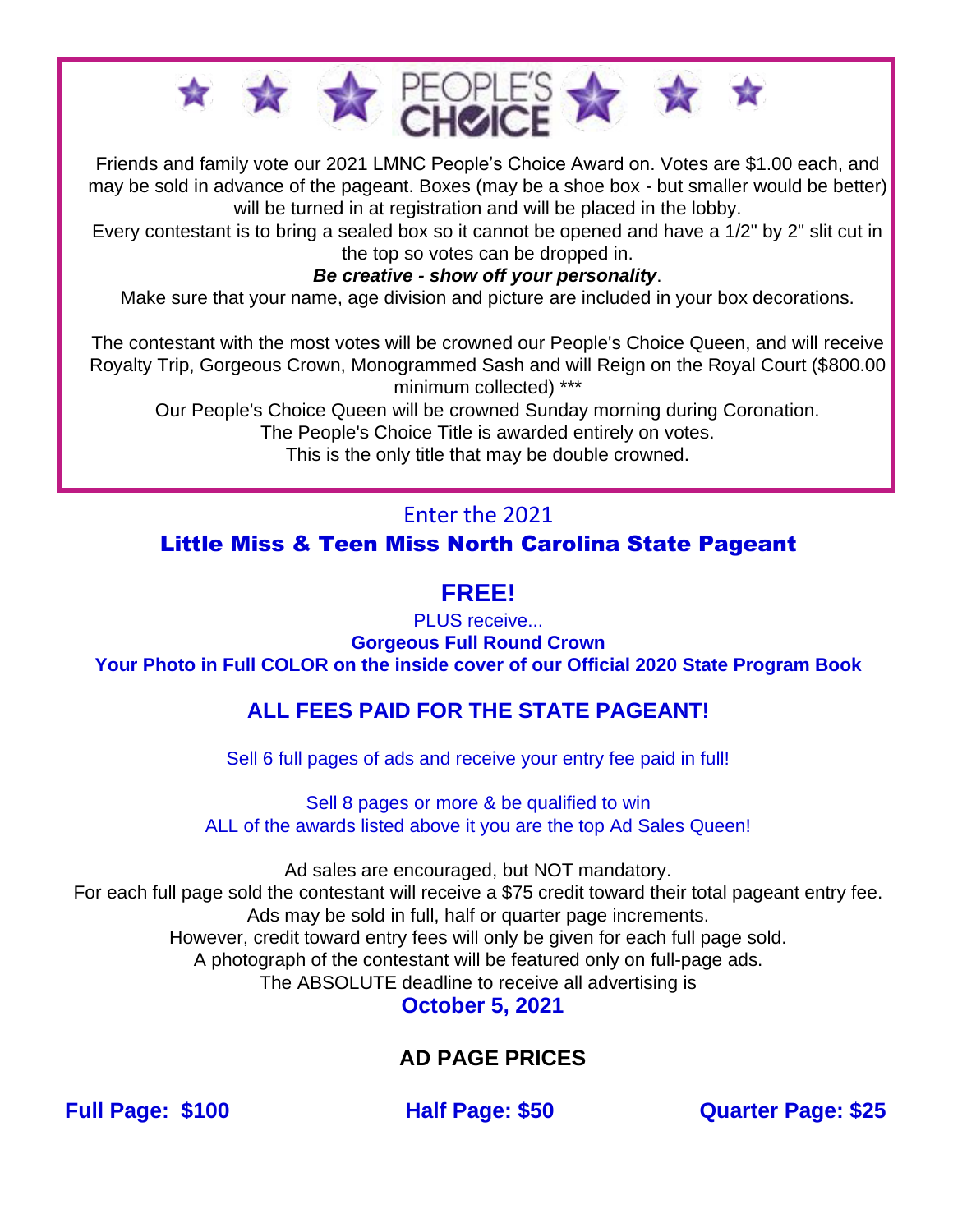

# PROGRAM BOOK PHOTO



Every contestant's picture MUST appear in the program book. We prefer all program book photos be submitted as high resolution JPG. Please send photo along with your application to Littlemissncentryforms@yahoo.com **This is a separate email from where the photogenic photos should be mailed**.

# **PAGEANT PHOTOGRAPHER/VIDEOGRAPHER**

There will be a pageant photographer and a videographer available for your convenience. Both offer competitive prices and superior quality; therefore, we request that ABSOLUTELY NO CAMERAS OR VIDEO CAMERAS BE BROUGHT INTO THE BALLROOM.

NOTE: The photographer/videographer will be available during registration to take orders for pictures and DVD's. Payment for these items will be made directly to the photographer/ videographer.

For additional information please contact:

Carolyn Marley at 828-295-3880, Melanie Oakley at 336-971-2464 or Amy Welch 704-239-6191 or email [Littlemissncentryforms@yahoo.com](mailto:Littlemissncentryforms@yahoo.com)

**Please submit entry forms, Mc sheet, Sponsor form and program book photos to [Littlemissncentryforms@yahoo.com](mailto:Littlemissncentryforms@yahoo.com)**

**Please submit photogenic photos to LMNCphotos@yahoo.com**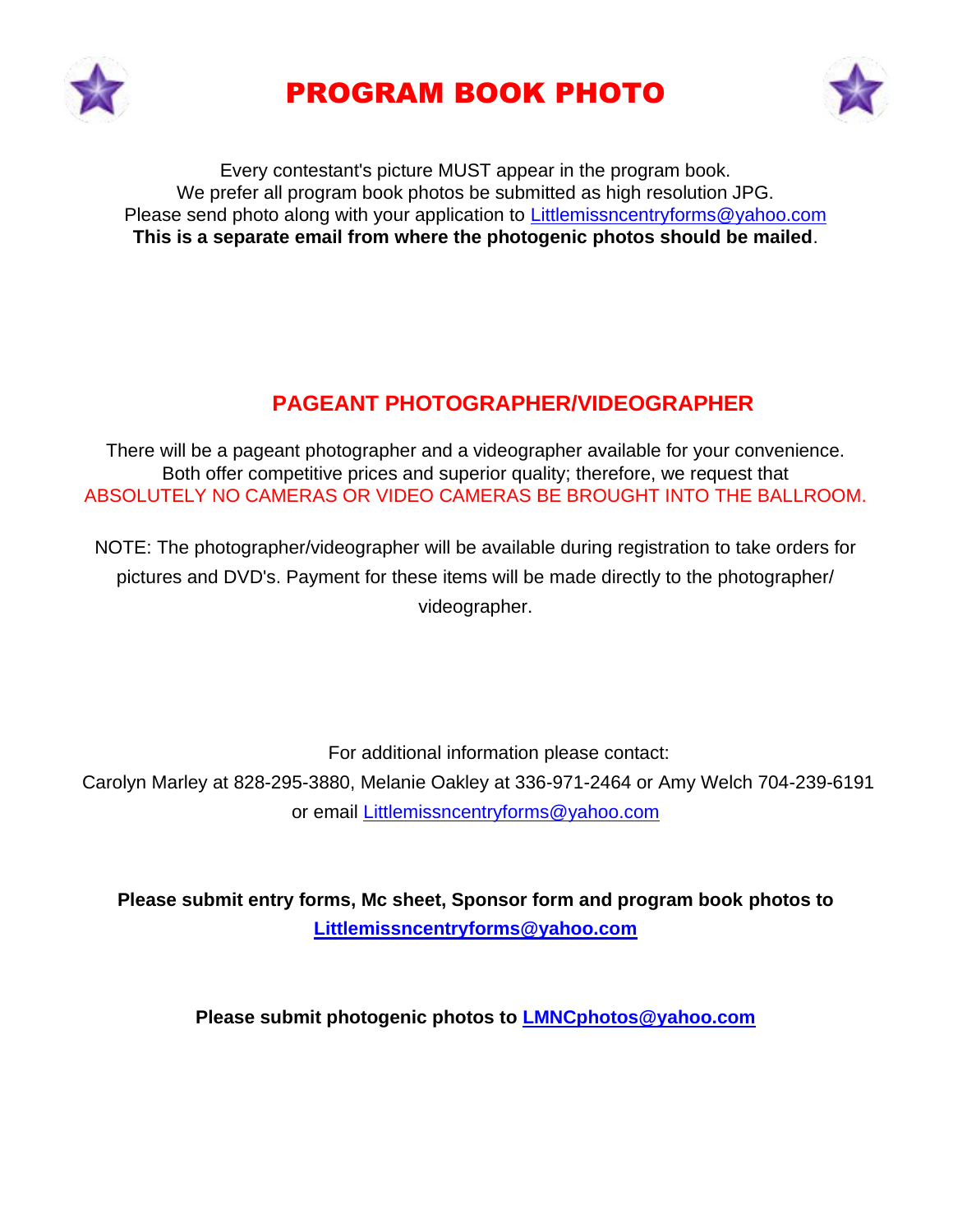# **CHECKLIST**

Email these items to the LMNC office by **October 5, 2021**

- Entry Form
- Sponsor Form
	- MC Form
- Program Book Photo
- Send All Ad Pages to the LMNC office by October 5, 2021

## **Send Remainder of ALL Fees by October 15, 2021**

**Bring these items to registration:**

□ Talent CD plus a Back Up CD!

# *Payment Rules and Regulations*

## **All fees are non refundable.**

Program book photo, sponsor fees, AD layouts, & fees are due by October 5, 2021.

All AD pages must be received no later than October 5, 2021.

Balance of all fees is due by October 15, 2021.

[PayPal: carolyn@littlemissnc.com](mailto:Paypal:%20carolyn@littlemissnc.com)

5% Fee Added To All PayPal and/or Credit Card Payments.

No checks after October 5, 2021.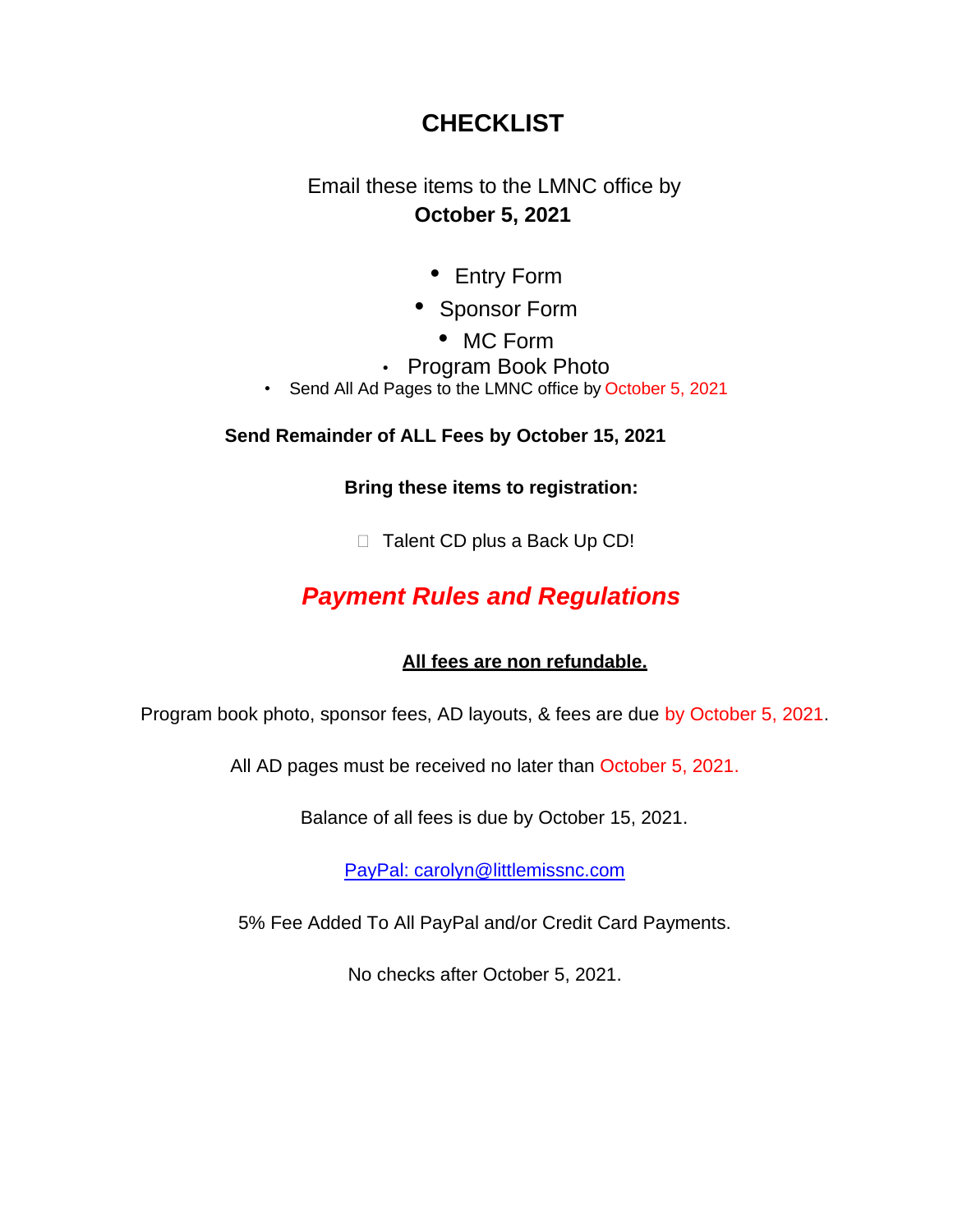# **All completed forms must be emailed to littlemissncentryforms@yahoo.com**

| <b>ENTRY FORM</b>                             |                                                                 |                                                                                                                                                                                                                          |  |  |
|-----------------------------------------------|-----------------------------------------------------------------|--------------------------------------------------------------------------------------------------------------------------------------------------------------------------------------------------------------------------|--|--|
|                                               |                                                                 | Contestant Name: Parents Name(s) Parents Name(s)                                                                                                                                                                         |  |  |
|                                               |                                                                 | Age Division: Birthdate Birthdate Age as of the first day of the pageant                                                                                                                                                 |  |  |
|                                               |                                                                 |                                                                                                                                                                                                                          |  |  |
|                                               |                                                                 | Email <b>Example 2018</b> Monet Line Phone Phone <b>Cell Phone</b> Cell Phone <b>Cell Phone Cell Phone Cell Phone Cell Phone Cell Phone Cell Phone Cell Phone Cell Phone Cell Phone Cell Phone Cell Phone Cell Phone</b> |  |  |
| AGE DIVISION Package \$400                    | Miniature Majestic Package (0-6 yrs.) \$700                     |                                                                                                                                                                                                                          |  |  |
|                                               | -------------- Grand Majestic Package (7-19 yrs.) \$700________ |                                                                                                                                                                                                                          |  |  |
| <b>Extra Photos</b><br>Extra Outfit Of Choice | \$25 each                                                       |                                                                                                                                                                                                                          |  |  |

| EXITA OULIII OI UNDICE     | \$50      |                                                  |            |
|----------------------------|-----------|--------------------------------------------------|------------|
| Talent Entry               |           | \$50 each (May enter max of 2 entries \$50 each) |            |
| <b>Mothers Competition</b> | \$50      |                                                  |            |
| Grandmothers Comp.         | \$50      |                                                  |            |
| Adult Event Ticket Pkgs.   | \$30 each | Child Event Ticket Pkgs                          | $$15$ each |
|                            |           |                                                  |            |

| Winnings           | Winnings/awards from photo contest or preliminaries Please identify where and what you won |
|--------------------|--------------------------------------------------------------------------------------------|
|                    |                                                                                            |
| <b>TOTAL DUE</b>   | Please total all fees from above                                                           |
| <b>DEPOSIT</b>     | Indicate your deposit amount submitted with this form.                                     |
| <b>BALANCE DUE</b> | Balance Due by 10/15/2021                                                                  |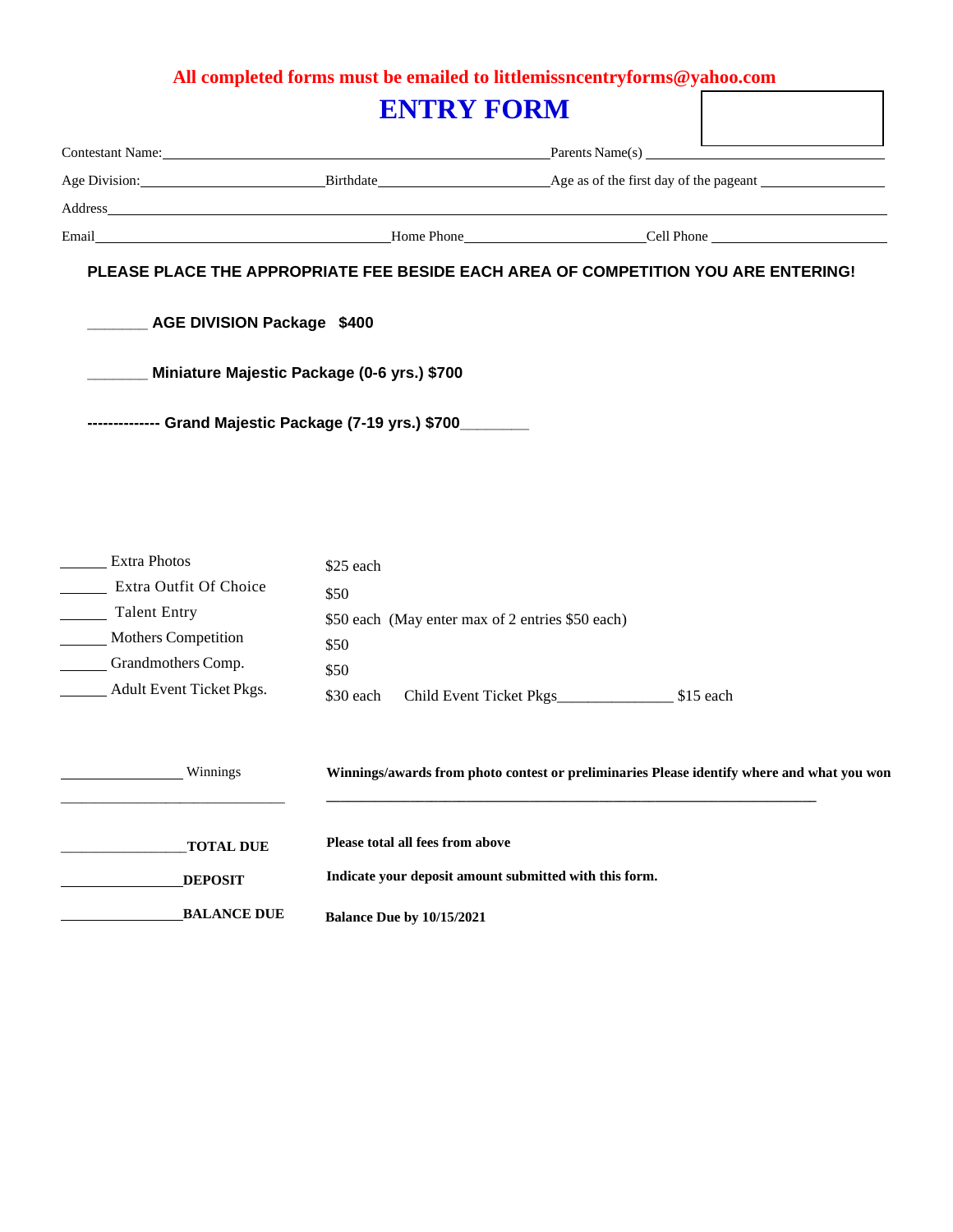| All completed forms must be emailed to littlemissncentryforms@yahoo.com |
|-------------------------------------------------------------------------|
|-------------------------------------------------------------------------|

# **SPONSOR FORM**

#### **THE LIST AND FEES MUST BE RETURNED TO LMNC OFFICE BY OCTOBER 15, 2021**

Please list the name(s) of your sponsor(s) here if they are to be listed in the program book.

CONTESTANT'S FULL NAME:

CITY: EMAIL: AGE:

LIST THE CITY THAT YOU WILL BV REPRESENT AT STATE (1 ONLY)

### PLEASE PRINT OR TYPE CLEARLY AND LEGIBLY - THIS GOES TO THE PRINTER

| 2.                            | <u> 1989 - Johann John Stein, fransk politik (d. 1989)</u>                                                            |
|-------------------------------|-----------------------------------------------------------------------------------------------------------------------|
| 3.                            | <u> 1989 - Andrea Barbara, amerikan basar dan berasal dan berasal dalam berasal dan berasal dalam berasal dalam b</u> |
| 4.                            |                                                                                                                       |
| MOTHER / GRANDMOTHER MC SHEET |                                                                                                                       |
|                               |                                                                                                                       |
|                               |                                                                                                                       |
|                               |                                                                                                                       |
|                               |                                                                                                                       |
|                               | ONE INTERESTING FACT ABOUT MYSELF IS USING THE INTERNATIONAL PROPERTY OF A SET OF A SET OF A SET OF A SET OF A        |
|                               |                                                                                                                       |
| <b>TALENT MC SHEET</b>        |                                                                                                                       |
|                               |                                                                                                                       |
|                               | AGE DIVISION NUMBER                                                                                                   |
|                               | DESCRIPTION OF TALENT: UNIVERSITY OF TALENT AND THE SERIES OF TALENT OF TALENT OF TALENT OF TALENT OF TALENT O        |
|                               | MUSIC TITLE:                                                                                                          |
|                               |                                                                                                                       |